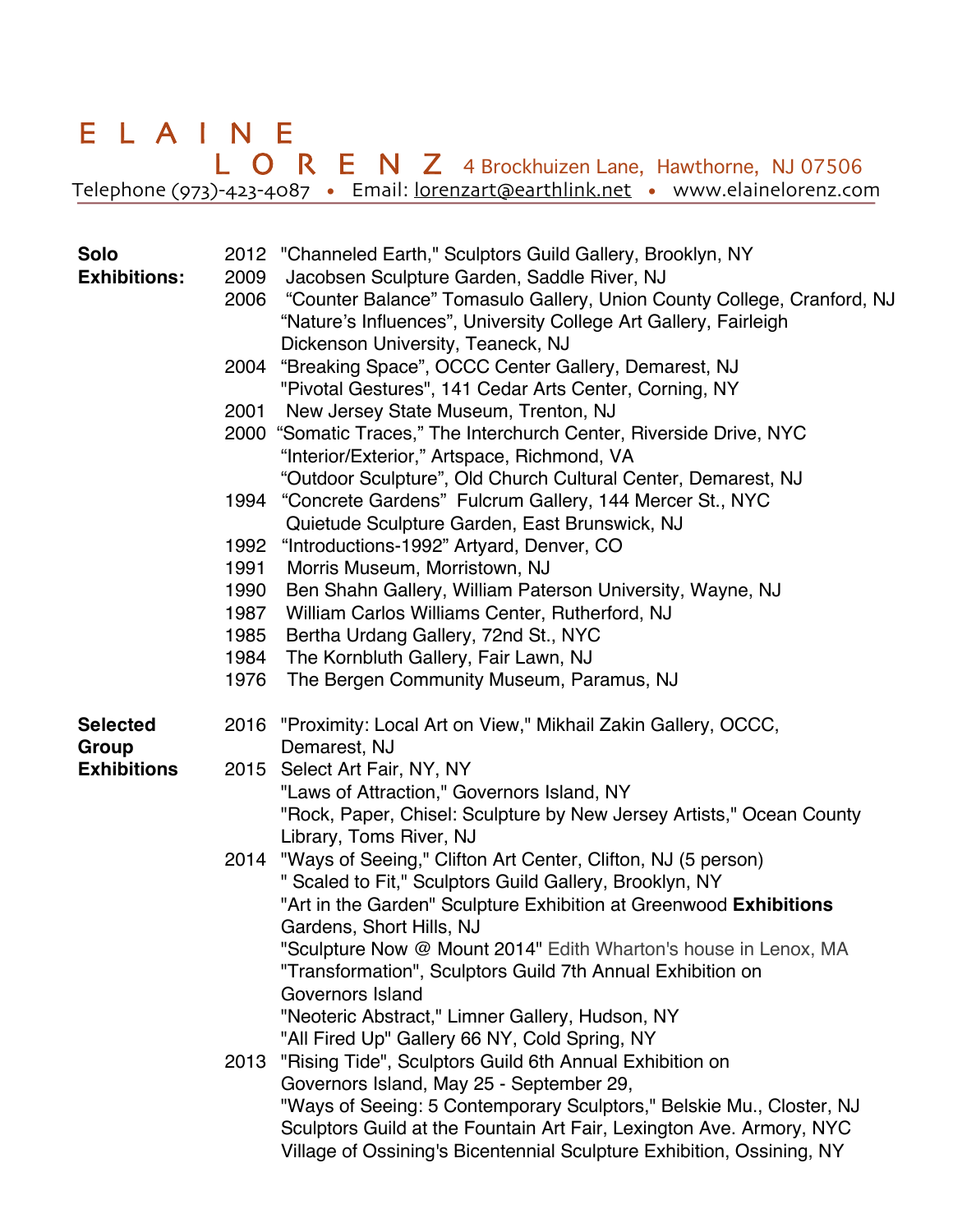- 2012 "Process", Sculptors Guild at Governors Island, NY, NY " AMAZE-ING WATER; From Ocean to Shore and our Role as Water**:** Keepers," New York Aquarium, Coney Island, NY "First Annual Outdoor Sculpture Exhibit", Dwight-Englewood School, Englewood, NJ
- 2011 "Home" The Sculptors Guild Inaugural Exhibition, Brooklyn, NY "Viewpoints," SMI's Annual Open Juried Exhibition, Aljira, Newark, NJ "Dimensions", Upstream Gallery Invitational, Dobbs Ferry, NY **"**Sculptors Guild Annual Show of New Work", Broadway Gallery, NYC "Members Exhibition," Rockland Center for the Arts, West Nyack, NY, "Viewpoints", Studio Montclair Annual Show, Aljira, Newark, NJ "Windows on Fifth" Saks Fifth Avenue, NY, NY
- 2010 "Reality & Artifice," NJ State Museum, Trenton, NJ "Organitect", Richard Stockton College, NCECA concurrent show **"**In the Garden**"** M.T. Burton Gallery, Surf City, NJ. Outside In Gallery, Piermont, NY
- 2009 "Founders & Friends," The Riverdale Art Center, Riverdale, NJ "Entropy," Lana Santorelli Gallery, NY, NY, June 19-Sept 12. "Portals and Layers," Swain Galleries, Plainfield, NJ ( April-2 person) "Sculpture Mile", Madison CT "Jersey Shore Clay National, 2009," m.t. burton gallery, Surf City, NJ "Art in the Garden**,"** Reeves-Reed Arboretum, Summit, NJ
- 2008 "It's Only Natural," Hudson Sales Center, Jersey City, NJ "Sculpture Mile", Madison CT M.T. Burton Gallery, Surf City, NJ.
- 2007 Sculpture For Leonia, Leonia, NJ M.T. Burton Gallery, Surf City, NJ.
- 2006 "Summit Arts at Wilson Park." Summit, NJ "Sculpture Mile", Madison CT
- 2005 "Friends/Influences, State of the Art Gallery, Ithaca, NY (3-person) "New Directions", Swain Galleries, Plainfield, NJ (2 person) Lipscomb Gallery, SC Governor's School for the Arts and Humanities (3 person)
- 2004 The Sculpture Mile, Madison, CT Tusculum College, Greeneville, TN (3 person)
- 2003 Quigley Gallery, Western State College, Gunnison, CO (3 person) "The Solo Works Show", Red Hook, Brooklyn, NY "The Birds II, Hopper House Gallery, Nyack, NY "16th Annual Sculpture Garden Exhibition 2002-2003", Burlington County College, Pemberton, NJ
- 2002 "New Growth" Art Newport, Jersey City, NY "Forms of Matter: artist's view of nature", Victory Hall, Jersey City, NJ "The Birds: an invitational art exhibition of bird inspired imagery", OCCC, Demarest, NJ "15th Annual Sculpture Garden Exhibition 2002-2003", Burlington County College, Pemberton, NJ "Sculpture in the Garden 2002" Berkshire Botanical Gardens, Stockbridge, MA Burlington Community College Sculpture Garden Exhibition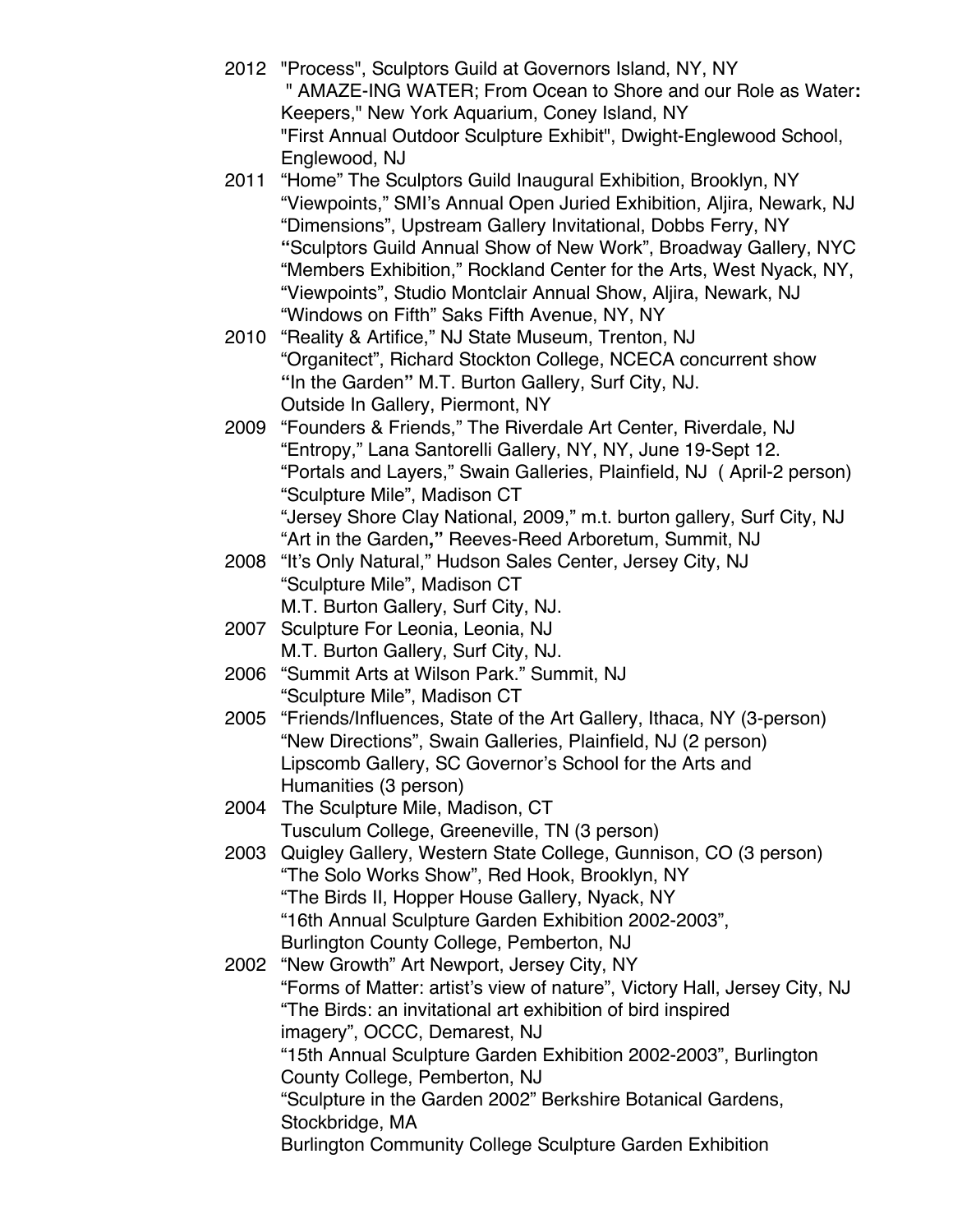- 2001 "In Sight/On Site, SUNY Fredonia, NY "Art/Nature/Nurture," Leigh Yawkey Woodson Art Museum, Wausau, WI
- 2000 "New Jersey State Council on the Arts Fellowship Exhibition 1999 & 2000," Hunterdon Museum of Art, Clinton, NJ "B.U.M.F. Expo" Art in Plain View Project, Jersey City, "Art/Nature/Nurture," Leigh Yawkey Woodson Art Museum, Wausau, WI Santarella Museum and Gardens, Tyringham, MI
- 1999 New Jersey Arts Annual, NJ State Museum, Trenton, NJ "Waxing Poetic," The Montclair Museum, Montclair, NJ and the Knoxville Museum, Knoxville, TN Socrates Sculpture Park, Long Island City, NY
- 1998 "Landscape Revisited," Polo Gallery, Edgewater, NJ New Jersey Arts Annual, Montclair Museum, Montclair, NJ "Annual Outdoor Sculpture Exhibition," Sandisfield, MA
- 1997 College of Art and Music, Nanjing, People's Republic of China "Aljira National" Aljira Center for Contemp. Art, Newark, NJ "Breeding & Multiplying" Fine Arts Museum of Long Island, Hempstead, NY
- 1996 "Personal Landscapes," City Without Walls, Newark, NJ "Sculpture From New jersey", N J Center for Visual Arts, Summit, NJ "10th Anniversary Show," Socrates Sculpture Park, Long Island City,
- 1995 "In Three Dimensions: Women Sculptors of the '90s," Snug Harbor Cultural Center, Staten Island, NY "Pop Up," Socrates Sculpture Park, Long Island City, NY Dirt, Dust, Rust, Smut, Soot," Fulcrum Gallery Soho, NY, NY
- 1993 Grounds for Sculpture, "Summer Exhibition" Hamilton, NJ Quietude Sculpture Garden, East Brunswick, NJ
- 1992 "Breaking Space", A.J. Lederman Gallery, Hoboken, NJ
- 1991 to 2002 Max Hutchinson's Sculpture Fields, Kenoza Lake, NY
- 1989-90 "Sculpture City", Socrates Sculpture Park, Long Island City, NY
- 1989 "Material Forms", NJ Center for the Visual Arts, Summit, NJ "1989 Fellowship Exhibition", The Noyes Museum, Oceanville, NJ "Sculpture Exhibition", The Katonah Gallery, Katonah, NY
- 1988 "Sculpture 1988", White Columns, NYC "Dodeka", Dome Gallery, NYC
- 1987 "Annual Small Works", Sculpture Center, NYC "Sculpture Invitational", Pelham Art Center, Pelham, NY "Autobiography: Herstory", Castillo Gallery, NYC
- 1982 Brook House Gallery, Orinda, California "Invitational Show", Ericson Gallery, NYC "On and Off the Wall", The Newark Museum, Newark, NJ

## **Bibliography:**

2013 *'Ossining In 3D' Bicentennial Sculpture Exhibit Captivates Residents* Hudson Valley Reporter, July 2, 2013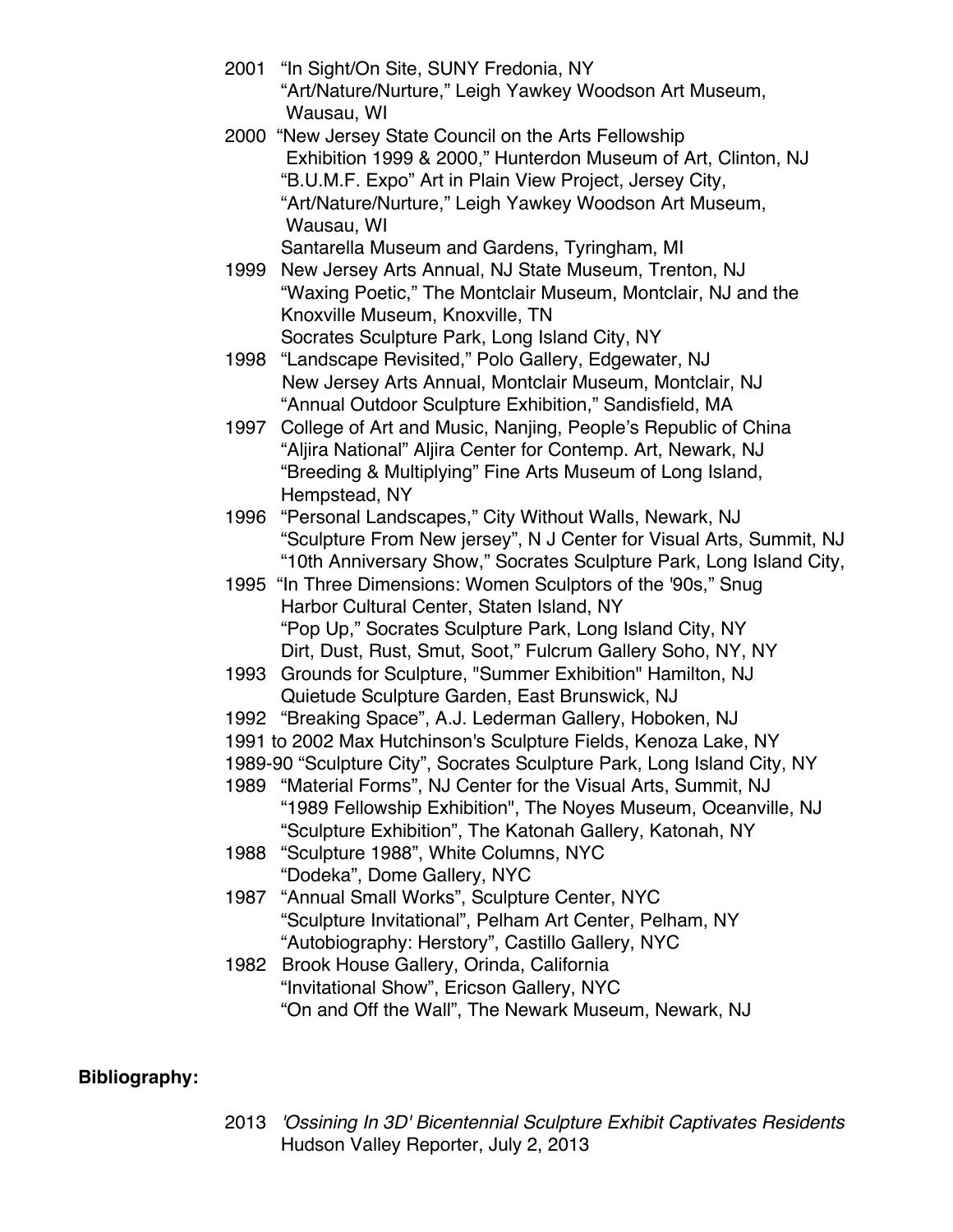*A Village's Bicentennial Celebrated in Sculpture,* The New York Times, *June 2, 2013*

- 2012 *Governor's Island Exhibition explains how Sculptors Work,* Arts Observer, June 3, 2012 "*WCS's NY Aquarium Hosts Environmental Art Exhibit"* Wildlife Conservation Society Newsletter, Internet Patty Wongpakdee, Exhibition Catalog, Sculptors Guild at Governors Island, 2012 2007 *Sculpture Magazine*, Photo and listing, Commissions in Brief, April. 2006 *Socrates Sculpture Park*, Alyson Baker & Ivana Mestrovic, editors, Yale University Press, New Haven & London. *The Star Ledger,* "Nature in Clay," Dan Bischoff, November 22 *The Gazette,* "Artist mixes concrete, plants," Sam Passow, October 11 2005 *The Bergen Record ,*"Meadowlands sculpture planned", Carolyn Feibel, Feb. 24 *Jersey Journal*, "Sculpture Garden Artist Picked", Patricia Churpakovich, Feb. 26 *The South Bergenite*, "New sculptures to grace the NJMC", F. Timothy Martin, March/02 2003 *Sculpture Magazine,* "Sculpture in the Garden", Marty Carlock, April 2002 *The Independent, Stockbridge, MA, "Sculptures that blend with the garden," July. The Artful Mind,* "Sculpture Now" Kathleen George, July 2001 *US One,* "ʻNatural Selections' by Elaine Lorenz," Pat Summers, December 19. 2001 *The New York Times*, "Artistic Fury Born of Anger," Claudia Kuehl, July 22 2000 Montclair Museum Catalog, "Waxing Poetic: Encaustic Art in America," Gail Stavitsky 1999 *Trenton Times* "NJ Arts Annual on View at State Museum", Janet Purcell, Aug. 6 1997 *New York Times,* "Facing Concepts of Decay and Regeneration", Helen A. Harrison August 17 1996 *Newark Star-Ledger,* "Sculptors, painters give their imagination free rein," review by Eileen Watkins, May 1996 *A Guide To The Sculpture Parks & Gardens of America,* Jane McMarthy & Laurily K. Epstein, Michael Kesend Publish.,Ltd., NY 1994 *New York Times*, "Sculptural Works That Defy the Limitations of Definition" review by Vivian Raynor, May 29 1994 *Newark Star-Ledger,* "Art at Schools", Carmen Juri, February 1993 *Newark Star-Ledger,* review by Eileen Watkins, July 1992 *Rocky Mountain News,* "Sculptor's Coaxing of Life from Concrete", review by Carol Dickinson, February 1991 *New York Times,* "Imagery with a Surrealistic Accent", V. Raynor, July
	- 1991 *Newark Star Ledger,* review by Eileen Watkins, May
	- 1990 *Newark Star Ledger,* review by Eileen Watkins, October *The Bergen Record,* review by John Zeaman, October